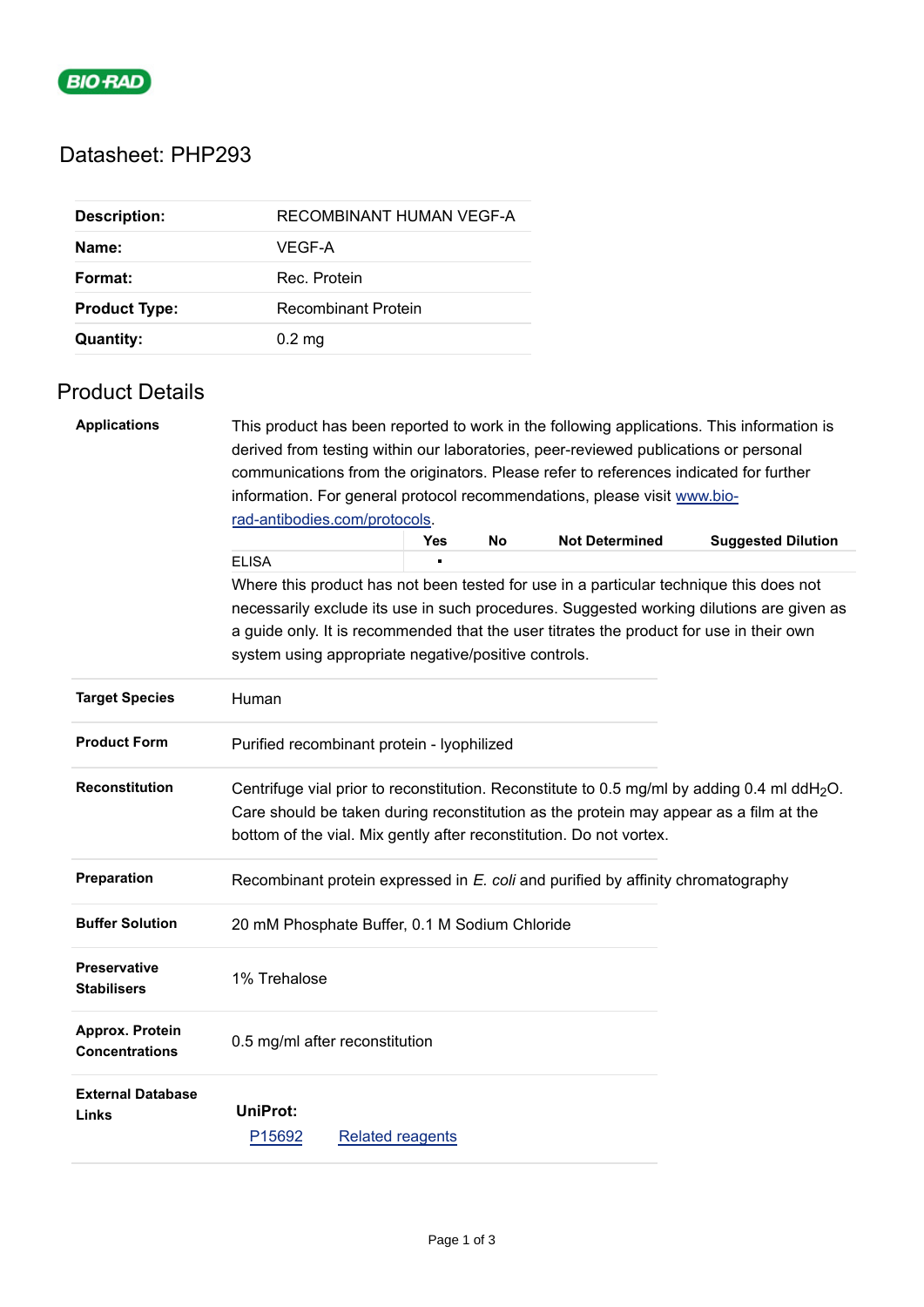| <b>Product Information</b>                     | <b>Recombinant Human VEGF-A</b><br>Vascular endothelial growth factor alpha forms a homodimer and is a potent stimulator of<br>angiogenesis of both normal and cancerous cells. It acts as a regulator of vasculogenesis,<br>angiogenesis and endothelial cell growth. VEGF-A is secreted by many different cell types<br>such as endothelial cells (Nissen et al. 1998), smooth muscle cells (Brogi et al. 1994),<br>neutrophils (Gaudry et al. 1997), platelets (Banks et al. 1998), macrophages and 60% of<br>all tumours (Berse et al. 1992). |  |  |  |  |
|------------------------------------------------|---------------------------------------------------------------------------------------------------------------------------------------------------------------------------------------------------------------------------------------------------------------------------------------------------------------------------------------------------------------------------------------------------------------------------------------------------------------------------------------------------------------------------------------------------|--|--|--|--|
|                                                | The sequence of this recombinant protein product is amino acid (aa) $27$ - aa $141 +$<br>CDKPRR but deficient from aa 142-226, and it is closest to isoform 121. Isoform 121 and<br>111 lack exons 6 and 7, and for this reason neither of these isoforms bind to the<br>extracellular matrix (Krilleke et al. 2017). This product has been demonstrated for use, in a<br>pharmacokinetic (PK) antigen capture ELISA with the monoclonal antibody drugs<br>ranibizumab and bevacizumab using anti-ranibizumab antibodies for detection.           |  |  |  |  |
| <b>Protein Molecular</b><br>Weight             | Predicted 14 kDa. The apparent molecular mass of the human VEGF-A monomer is<br>approximately 17 kDa determined by SDS-PAGE under reducing conditions, and 17 kDa<br>(monomer) and 30 kDa (dimer) under non-reducing conditions.                                                                                                                                                                                                                                                                                                                  |  |  |  |  |
| <b>Purity</b>                                  | ≥90% determined by SDS-PAGE under reducing conditions and visualized by coomassie<br>blue staining                                                                                                                                                                                                                                                                                                                                                                                                                                                |  |  |  |  |
| <b>Sequence</b>                                | Amino Acid APMAEGGGQNHHEVVKFMDVYQRSYCHPIETLVDIFQEYPDEIEYIFKPSCVPLMRCGGCCNDEGLE<br>CVPTEESNITMQIMRIKPHQGQHIGEMSFLQHNKCECRPKKDRARQEKCDKPRR                                                                                                                                                                                                                                                                                                                                                                                                          |  |  |  |  |
| <b>Storage</b>                                 | Prior to reconstitution store at -70°C. Following reconstitution store at -20°C.<br>This product should be stored undiluted.<br>Storage in frost-free freezers is not recommended. Avoid repeated freezing and thawing<br>as this may denature the protein.                                                                                                                                                                                                                                                                                       |  |  |  |  |
| <b>Guarantee</b>                               | Guaranteed for 3 months from the date of reconstitution or until the date of expiry,<br>whichever comes first. Please see label for expiry date.                                                                                                                                                                                                                                                                                                                                                                                                  |  |  |  |  |
| <b>Health And Safety</b><br><b>Information</b> | Material Safety Datasheet documentation #20395 available at:<br>20395: https://www.bio-rad-antibodies.com/uploads/MSDS/20395.pdf                                                                                                                                                                                                                                                                                                                                                                                                                  |  |  |  |  |
| <b>Regulatory</b>                              | For research purposes only                                                                                                                                                                                                                                                                                                                                                                                                                                                                                                                        |  |  |  |  |

### Related Products

#### **Recommended Useful Reagents**

[HUMAN ANTI RANIBIZUMAB \(DRUG/TARGET COMPLEX\) \(HCA304\)](https://www.bio-rad-antibodies.com/monoclonal/ranibizumab-antibody-abd29928-hca304.html) [HUMAN ANTI RANIBIZUMAB \(HCA307\)](https://www.bio-rad-antibodies.com/monoclonal/ranibizumab-antibody-abd29865-hca307.html)

|         | <b>North &amp; South</b> Tel: +1 800 265 7376 | Worldwide | Tel: +44 (0)1865 852 700             | <b>Europe</b> | Tel: +49 (0) 89 8090 95 21           |
|---------|-----------------------------------------------|-----------|--------------------------------------|---------------|--------------------------------------|
| America | Fax: +1 919 878 3751                          |           | Fax: +44 (0)1865 852 739             |               | Fax: +49 (0) 89 8090 95 50           |
|         | Email: antibody sales us@bio-rad.com          |           | Email: antibody sales uk@bio-rad.com |               | Email: antibody sales de@bio-rad.com |